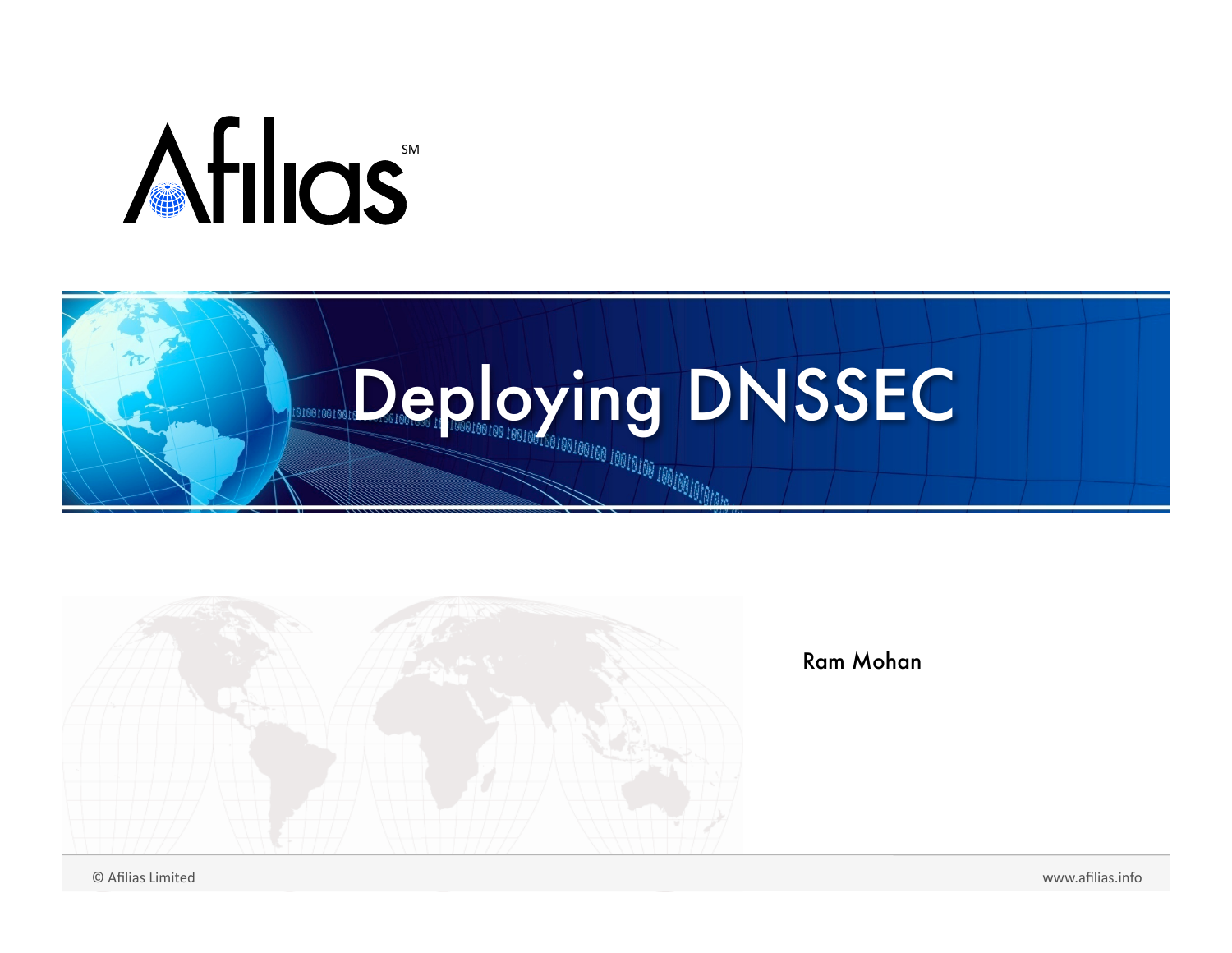#### DNSSEC

- Initial Setup (occurs once)
	- Setup conf file with original zones and parameters
	- Set serial to first value, and add in resource records
- Operations (Very Infrequently):
	- Add to confile when new zone comes online
	- Make change to resource records and increment serial
- Monitoring:
	- check that update made just happened and hit secondaries
	- check that DNS, NTP is running
	- check that transfers are working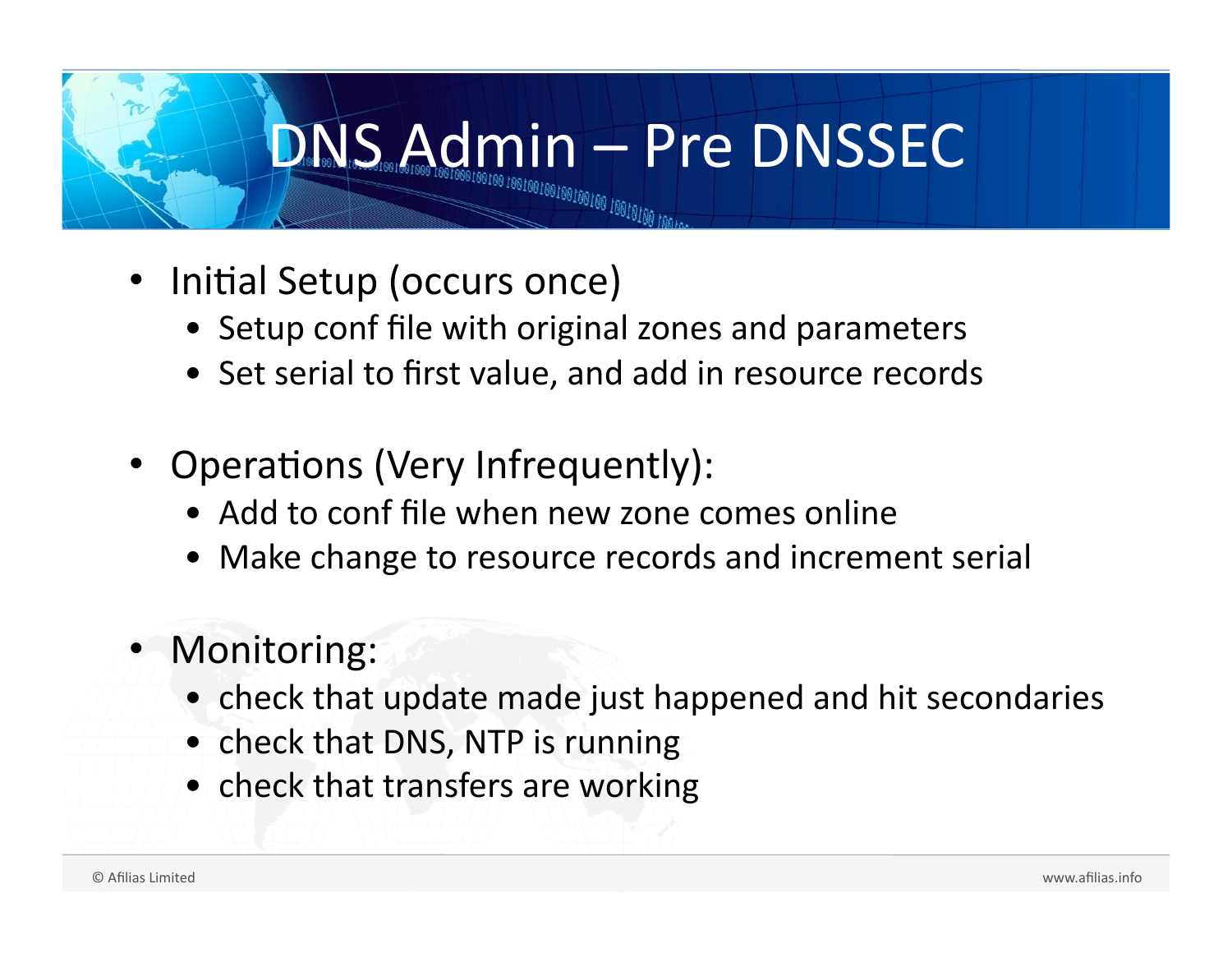### DNSSECTIONS

- DNSSEC
Setup
(occurs
once)
	- Decide on signing solution, signing frequency, signature expiration, key rolls
	- Generate initial keys
	- Sign zone(s) initially
	- Make sure registrar supports DNSSEC
	- Generate initial DS records and send to registrar
- DNSSEC operation (very infrequently)
	- Generate
	new
	keys
	- Generate new DS record (if rolling KSK), send to registrar
	- Begin signing with new keys
	- Deprecate old keys at appropriate time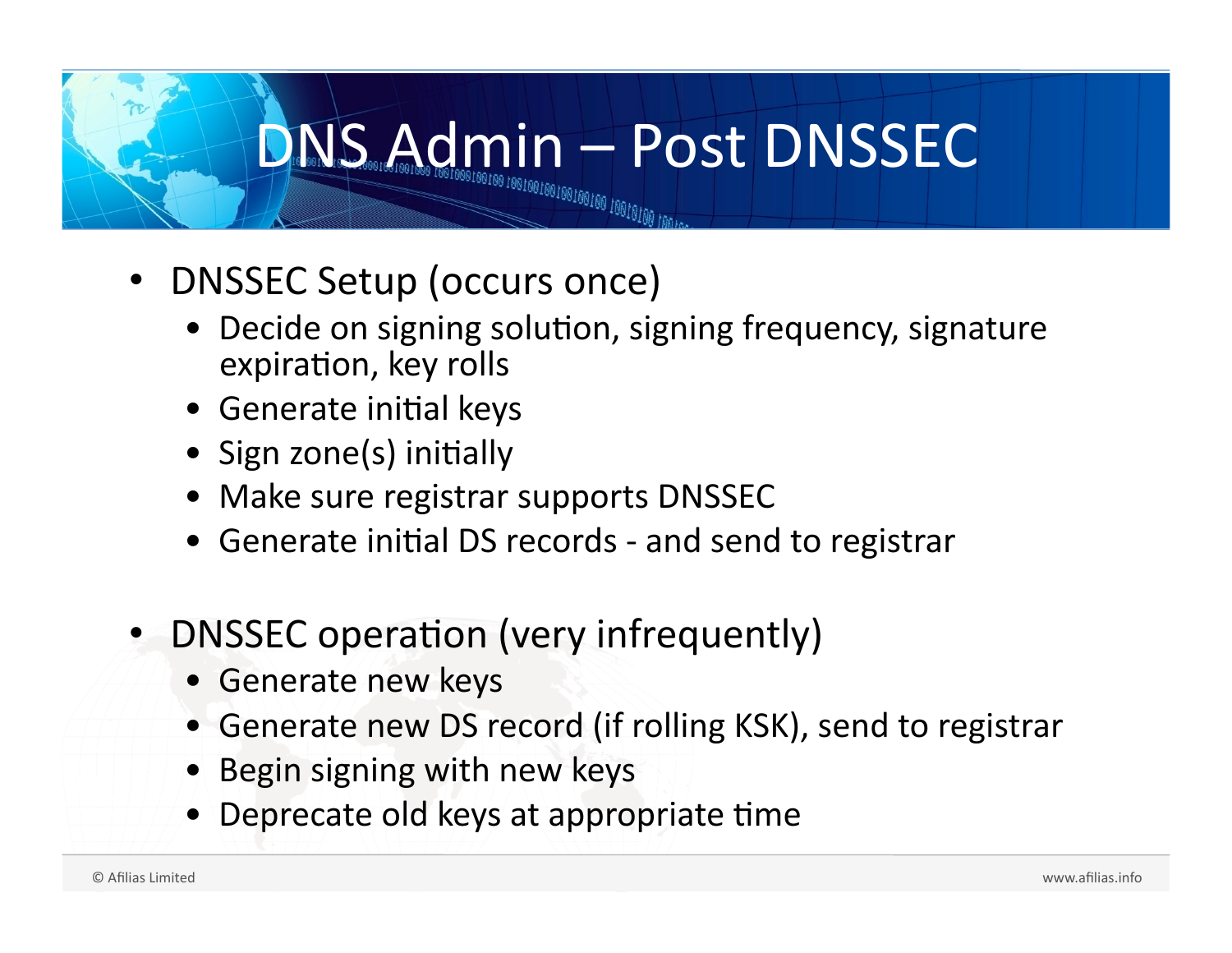

- DNSSEC operation (frequent)
	- Re‐sign
	zone
	- Sign new records as they come into the zone
- **Monitoring** 
	- Check signatures are valid
	- Check NSEC / NSEC3 records are valid
	- Check signatures will not expire before next zone re-sign
	- Check zone re-signs work and transfer
	- Check that new keys are valid
	- Check signature with new keys valid
	- Ensure DS in parent is in sync w/ DNSKEYs in apex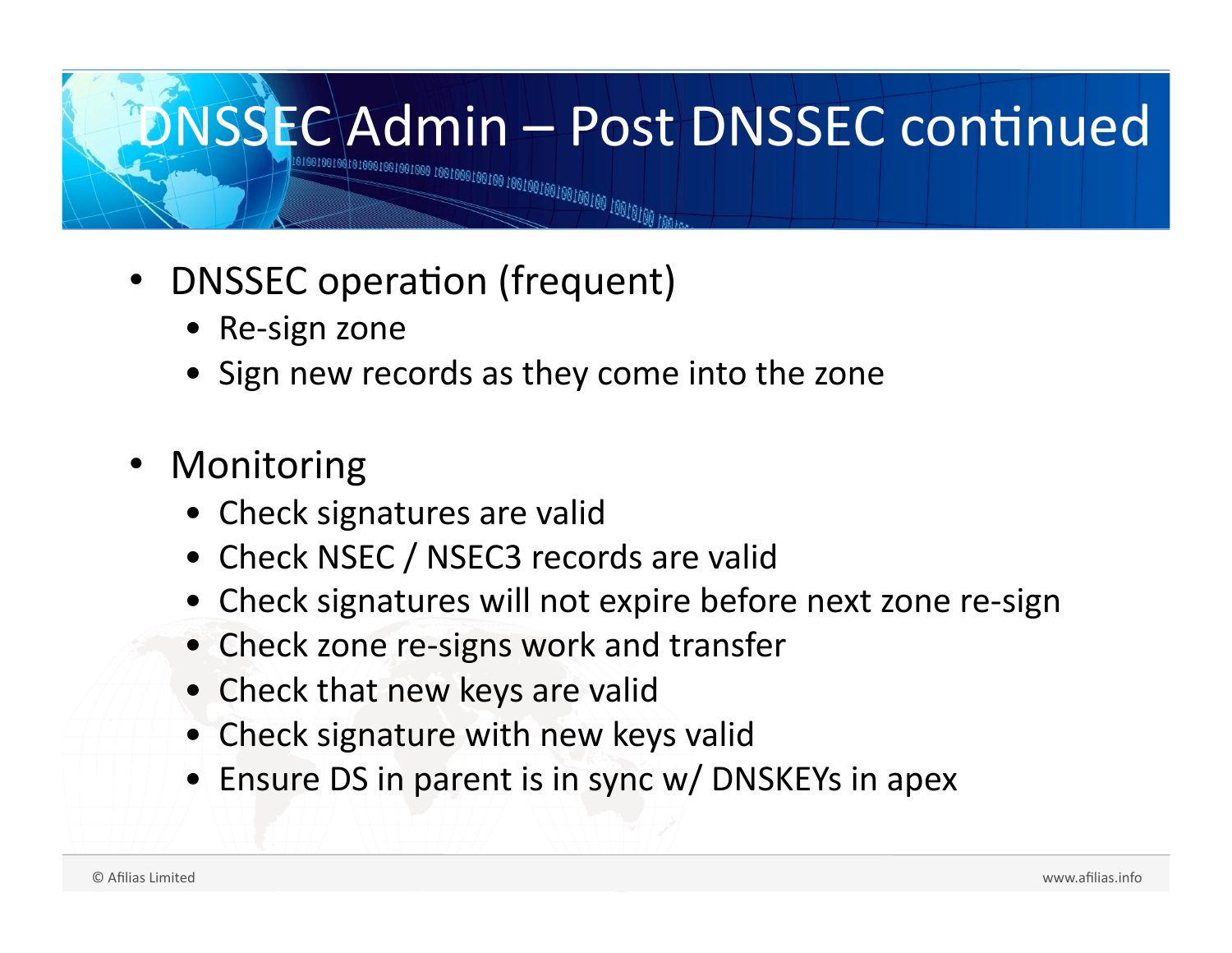### **Current IANA process**



1-Change request is sent to IANA

2-IANA sends a request for acknowledgment to Admin and Tech contacts

8-Admin and Tach contacts send acknowledgment of change to **UMA** 

4-IANA makes the requested dungan